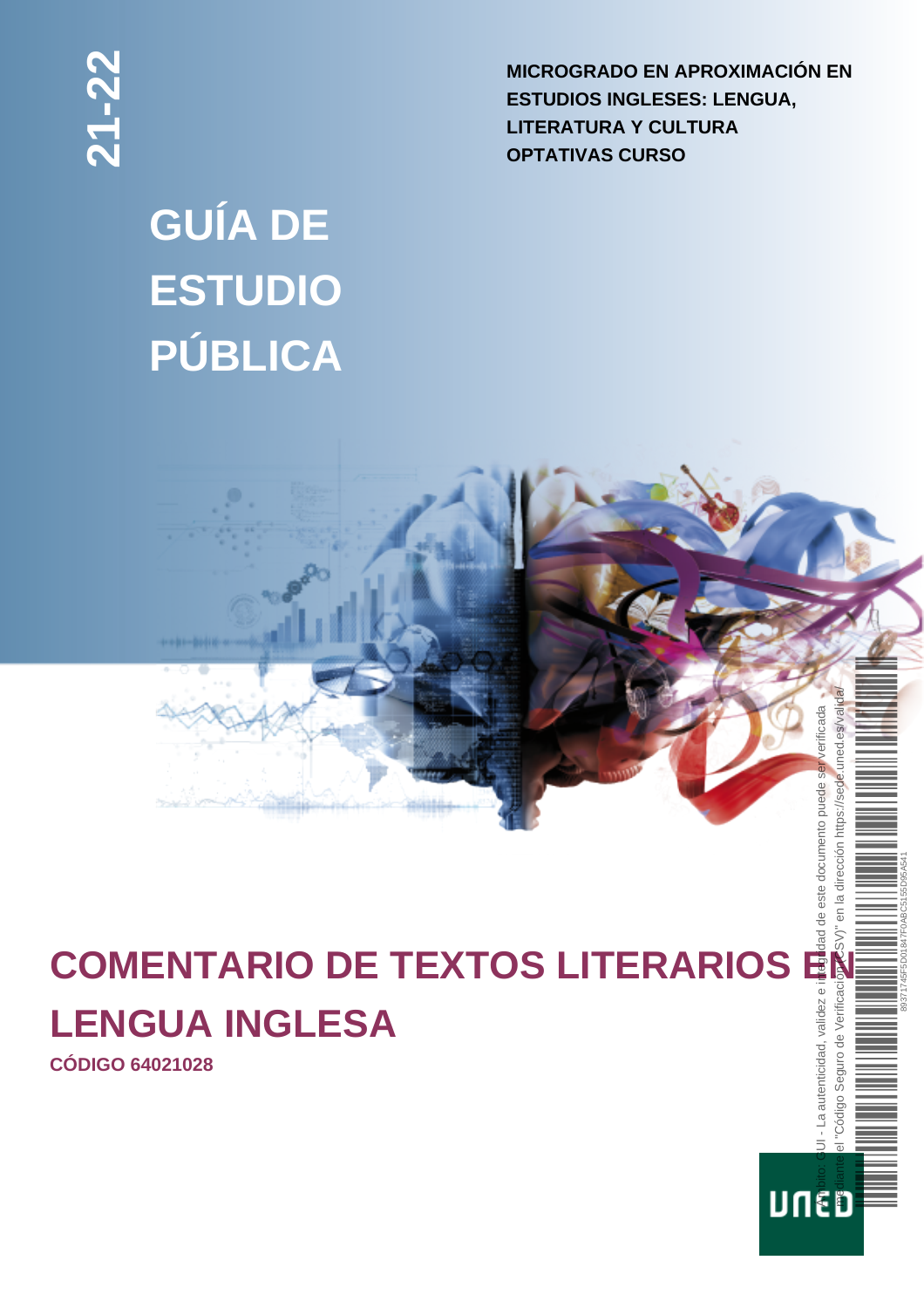**COMENTARIO DE TEXTOS LITERARIOS EN LENGUA INGLESA CÓDIGO 64021028**

## **ÍNDICE**

[PRESENTACIÓN Y CONTEXTUALIZACIÓN](#page-2-0) [REQUISITOS Y/O RECOMENDACIONES PARA CURSAR LA](#page-3-0) [ASIGNATURA](#page-3-0) [EQUIPO DOCENTE](#page-3-1) [HORARIO DE ATENCIÓN AL ESTUDIANTE](#page-4-0) [TUTORIZACIÓN EN CENTROS ASOCIADOS](#page-5-0) [COMPETENCIAS QUE ADQUIERE EL ESTUDIANTE](#page-5-0) [RESULTADOS DE APRENDIZAJE](#page-6-0) **[CONTENIDOS](#page-6-1)** [METODOLOGÍA](#page-7-0) [SISTEMA DE EVALUACIÓN](#page-8-0) [BIBLIOGRAFÍA BÁSICA](#page-9-0) [BIBLIOGRAFÍA COMPLEMENTARIA](#page-10-0) ENGLA COMENTARIC<br>
COMENTARIC<br>
COMENTARIC<br>
COMENTARIC CONDECISE<br>
RECUISITOS Y/O RECOMENDACIONES<br>
ASIGNATURA<br>
EQUIPO DOCENTE<br>
HORARIO DE ATENCIÓN AL ESTUDIAN<br>
TUTORIZACIÓN EN CENTROS ASOCIA<br>
COMPETENCIAS QUE ADQUIERE EL E<br>
R

mediante el "Código Seguro de Verificación (CSV)" en la dirección https://sede.uned.es/valida/ https://sede.uned.es/valida Ambito: GUI - La autenticidad, validez e integridad de este documento puede ser verificada Ámbito: GUI - La autenticidad, validez e integridad de este documento puede ser verificada dirección  $\frac{a}{2}$  $\overline{6}$  $(CSV)^n$ Verificación  $rac{1}{\alpha}$ Seguro o Código  $\overline{\omega}$ nediante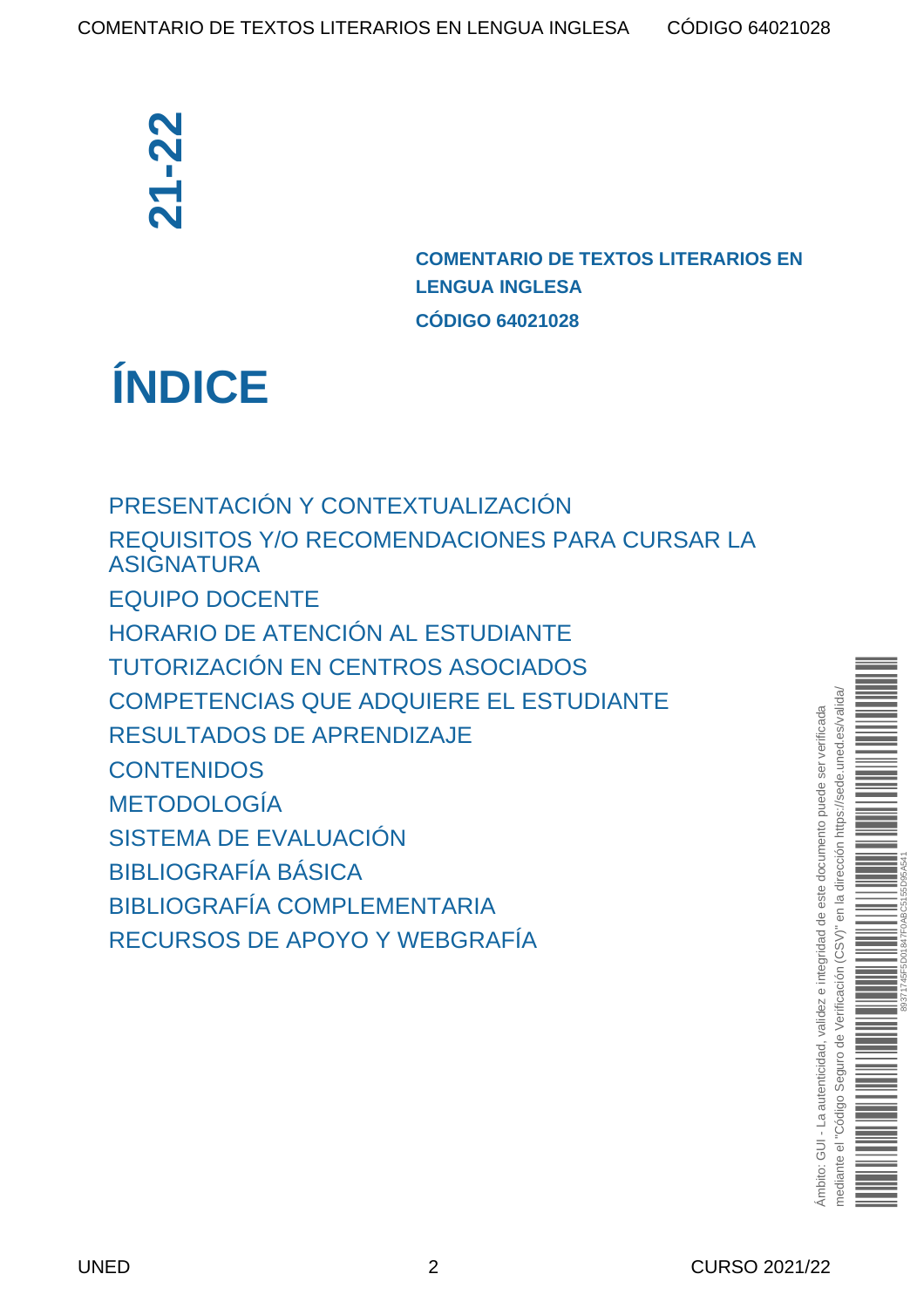| Nombre de la asignatura   | COMENTARIO DE TEXTOS LITERARIOS EN LENGUA INGLESA                                |
|---------------------------|----------------------------------------------------------------------------------|
| Código                    | 64021028                                                                         |
| Curso académico           | 2021/2022                                                                        |
| Departamento              | FILOLOGÍAS EXTRANJERAS Y SUS LINGÜÍSTICAS                                        |
| Título en que se imparte  | MICROGRADO EN APROXIMACIÓN EN ESTUDIOS INGLESES:<br>LENGUA, LITERATURA Y CULTURA |
| <b>CURSO - PERIODO</b>    | - SEMESTRE 1<br>- OBLIGATORIAS                                                   |
| Tipo                      | <b>OBLIGATORIAS</b>                                                              |
| Nº ETCS                   | 5                                                                                |
| Horas                     | 125.0                                                                            |
| Idiomas en que se imparte | <b>INGLÉS</b>                                                                    |

#### <span id="page-2-0"></span>**PRESENTACIÓN Y CONTEXTUALIZACIÓN**

This course is a compulsory  $(=$  obligatoria) part of the First Year of the Grado en Estudios Ingleses: Lengua, Literatura y Cultura. You will be studying CTLLI together with other subjects (= asignaturas) directly related to English Studies such as Literatura inglesa I: ejes de la literatura medieval y renacentista and Mundos anglófonos en perspectiva histórica y cultural.

In CTLLI you will read and analyse closely literary texts in English and learn how to comment on them. Together with practical examples of modern literature in English, CTLLI will also introduce you to some of the most important critical and literary theories of the  $20<sup>th</sup>$  century. Applying these theories to the literary texts will be a central part of the course's objective. You will also be introduced to certain critical vocabulary.

Do not expect to find a conventional "Comentario de textos" subject. The focus is on critical<sup>®</sup> analysis but specific material on stylistic devices, literary terms, formal and textual analysis. on fiction, poetry and drama will be provided in the virtual course in the form of articles, videos, video classes, and links to the University Library Database LION (Literary Online). videos, video classes, and links to the University Library Database LION (Literary Online).  $\frac{w}{8}$ <br>The entire course will be taught and assessed in English and we recommend all students to  $\frac{w}{8}$ address emails and debates in the virtual course in English.

Ámbito: GUI - La autenticidad, validez e integridad de este documento puede ser verificada CTLLI will strengthen literary and critical strategies and skills that will be used throughout the Grado en Estudios Ingleses, and this is the reason why it is a vital and important course that  $\frac{8}{3}$ will set foundational knowledge for students. It will ask you to think about the relationship<sup>®</sup> between critical theory, close reading and literary texts and you will be introduced to certain  $\frac{1}{2}$ concepts such as feminist critical theory, poststructuralism or postcolonialism, being able to discuss these ideas in English. This training will be essential later on both professionally and academically if, among things: mbito: GUI - La autenticidad, validez

#### • you are considering going into higher education (= enseñanza superior) as a teacher of Estudios Ingleses;

- you want to be an English language teacher in a secondary school;
- you need to communicate sophisticated concepts in written or spoken English;
- you wish to work in sectors such as publishing or arts and cultural management;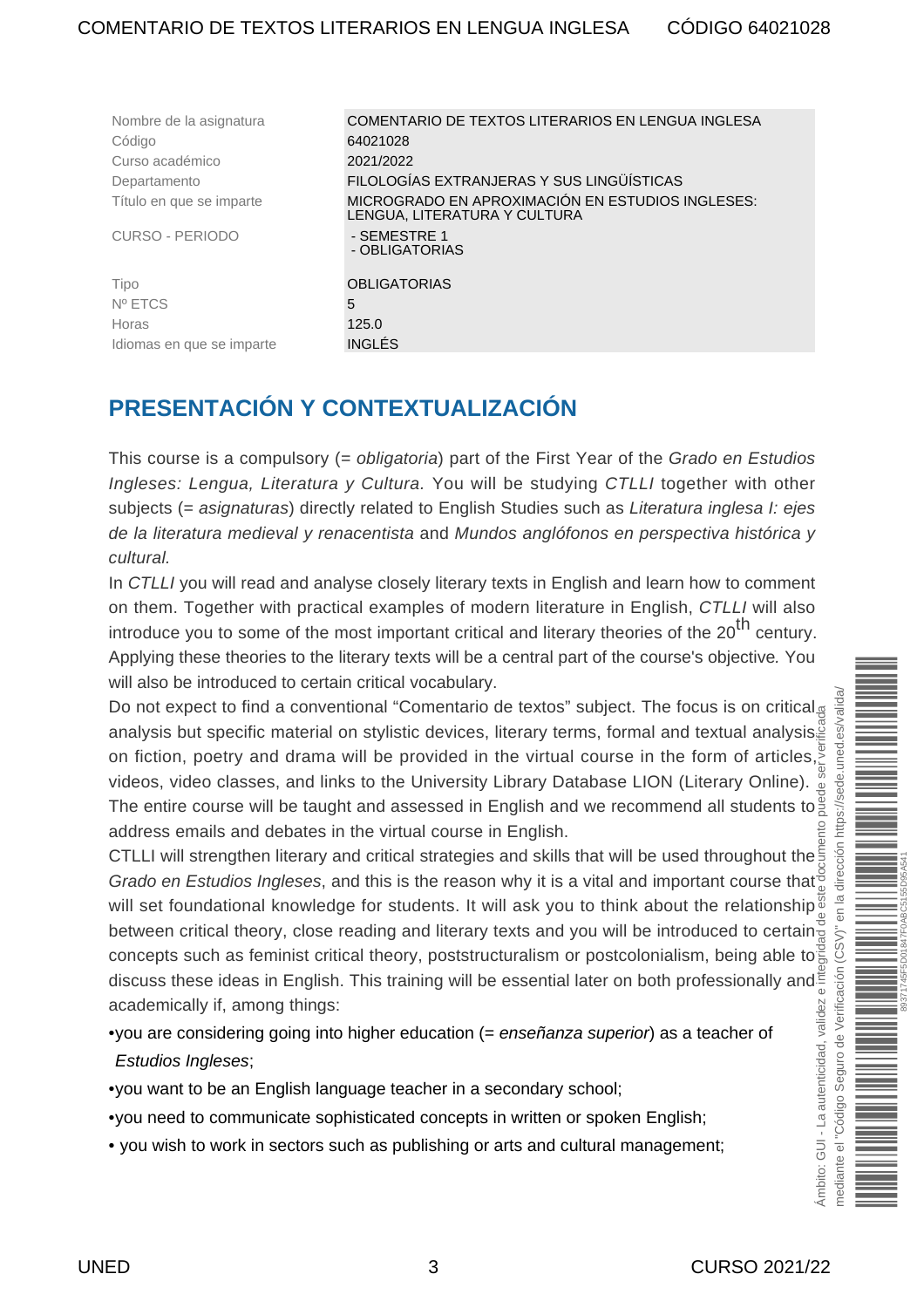•you decide to do a posgrado in literature, whether in English or Spanish.

You will also begin to acquire certain general competencies such as using the internet as a learning and study tool; time and work management; analysing and summarizing complex material; and reading and critical skills.

#### <span id="page-3-0"></span>**REQUISITOS Y/O RECOMENDACIONES PARA CURSAR LA ASIGNATURA**

Internet access and basic computer skills.

Although the minimum level required to study the Grado en Estudios Ingleses is level A2 of the Common European Framework of Reference for Languages, students should take into account that this subject requires a higher level of competence in the English language, as they should be able to read, comprehend and analyse complex texts from literary critics and authors. For this reason, it is highly recommended that those students who do consider that their competence in English is insufficient to cope with this subject first enrol in those related to the instrumental use of the English Language: Inglés Instrumental I, Inglés Instrumental II, Inglés Instrumental III and Inglés Instrumental IV.

<span id="page-3-1"></span>

| <b>EQUIPO DOCENTE</b>                                                            |                                                                                                                                                                                  | es/valida                                                                                                  |
|----------------------------------------------------------------------------------|----------------------------------------------------------------------------------------------------------------------------------------------------------------------------------|------------------------------------------------------------------------------------------------------------|
| Nombre y Apellidos<br>Correo Electrónico<br>Teléfono<br>Facultad<br>Departamento | INES ORDIZ ALONSO-COLLADA<br>ines.ordiz@flog.uned.es<br>FACULTAD DE FILOLOGÍA<br>FILOLOGÍAS EXTRANJERAS Y SUS LINGÜÍSTICA                                                        | este documento puede ser verificada<br>uned.<br>https://sed<br>dirección                                   |
| Nombre y Apellidos<br>Correo Electrónico<br>Teléfono<br>Facultad<br>Departamento | <b>ISABEL CASTELAO GOMEZ</b><br>icastelao@flog.uned.es<br>91398-8469<br>FACULTAD DE FILOLOGÍA<br>FILOLOGÍAS EXTRANJERAS Y SUS LINGÜÍSTICA                                        | $\overline{a}$<br>$\frac{1}{2}$<br>e integridad de<br>SV)<br>$\rm \odot$                                   |
| Nombre y Apellidos<br>Correo Electrónico<br>Teléfono<br>Facultad<br>Departamento | ADRIANA NOEMI KICZKOWSKI YANKELEVICH (Coordinador de<br>asignatura)<br>adrianaky@flog.uned.es<br>91398-8699<br>FACULTAD DE FILOLOGÍA<br>FILOLOGÍAS EXTRANJERAS Y SUS LINGÜÍSTICA | Verificación<br>autenticidad, validez<br>$\frac{1}{\alpha}$<br>eguro<br>$\omega$<br>ódigo<br>$\frac{1}{2}$ |
| Nombre y Apellidos<br>Correo Electrónico<br>Teléfono                             | JUAN ANTONIO SANCHEZ JIMENEZ<br>jasanchez@flog.uned.es                                                                                                                           | Ō<br>Ámbito: GUI<br>$\overline{\Phi}$<br>$\omega$<br>mediant                                               |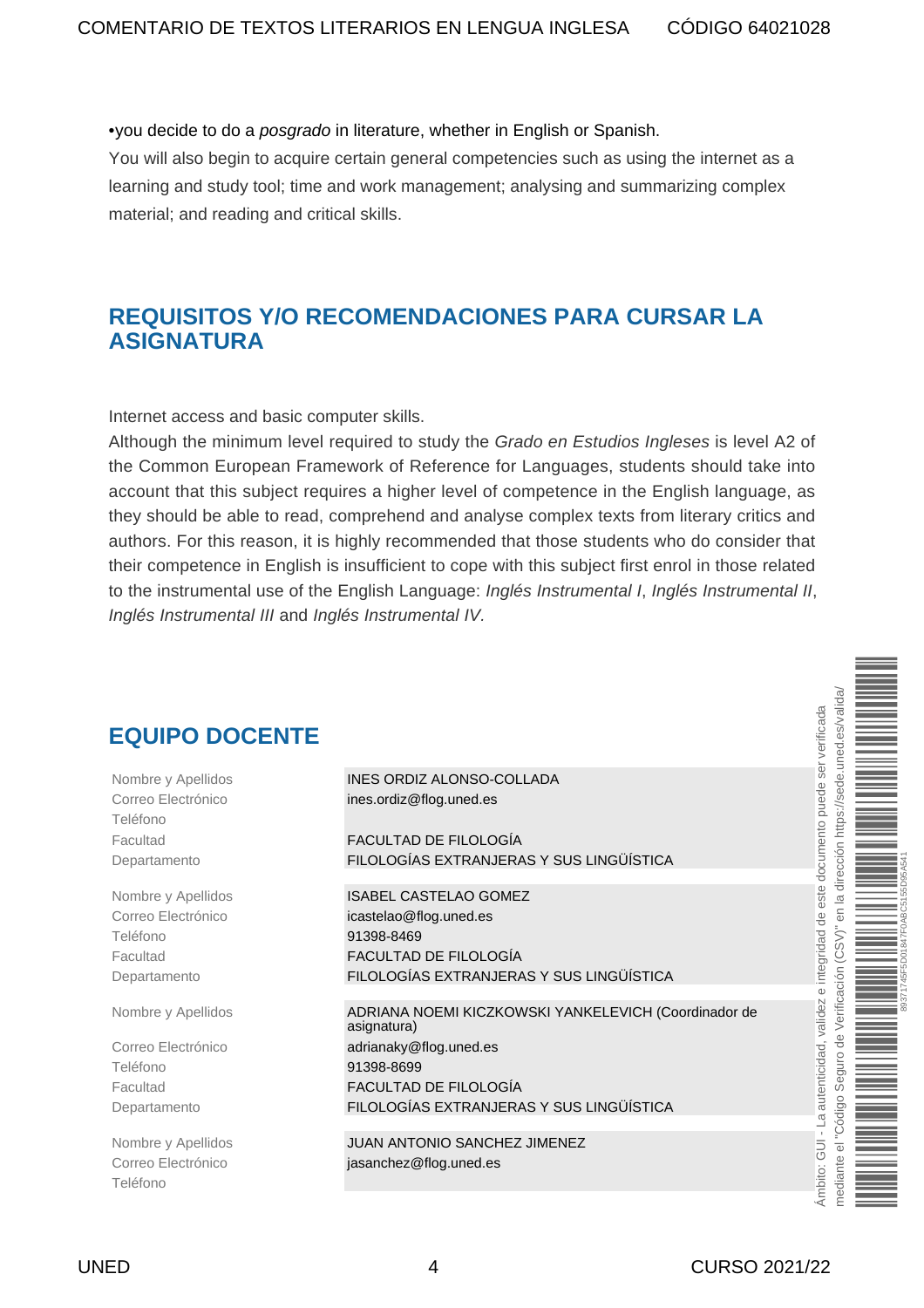Teléfono

Facultad FACULTAD DE FILOLOGÍA Departamento FILOLOGÍAS EXTRANJERAS Y SUS LINGÜÍSTICA

Nombre y Apellidos NOELIA GREGORIO FERNANDEZ Correo Electrónico **ngregorio@flog.uned.es** 

Facultad FACULTAD DE FILOLOGÍA Departamento FILOLOGÍAS EXTRANJERAS Y SUS LINGÜÍSTICA

### <span id="page-4-0"></span>**HORARIO DE ATENCIÓN AL ESTUDIANTE**

The UNED's blended/**dual** distance methodology means that students have the chance to meet with tutors and fellow-students at local study centres (**Centros Asociados**) on a regular basis. You are strongly encouraged to attend these sessions, since they provide a human context to your studies and allow you to discuss issues and problems directly with your tutor and/or classmates. All study centres have facilities such as a library and computer terminals. Though the UNED is a distance university, remember that it is committed to being **"La universidad más cercana".** This is no idle claim. Through your tutorials, the **curso virtual,** email and more traditional means such as the telephone, letters or even personal appointments, you will receive the support you need.

Please try to contact your tutor and course supervisors at the appropriate office hours. If you call us by phone and we are away from our desk, remember always to leave your name, reason for calling and, most importantly, a contact number.

**DR. ISABEL CASTELAO-GÓMEZ** (Course supervisor)

Email: [icastelao@flog.uned.es](mailto:icastelao@flog.uned.es) Telephone number: (00-34-) 913988469 Office hours: Tuesday and Wednesday 10:00 - 14:00.

#### **D.ª Adriana Noemí Kiczkowski Yankelevich**

Email: [adrianaky@flog.uned.es](mailto:adrianaky@flog.uned.esv) Telephone number: (00-34-) 913988699 Office hours: Tuesday and Wednesday 10:30-14:30

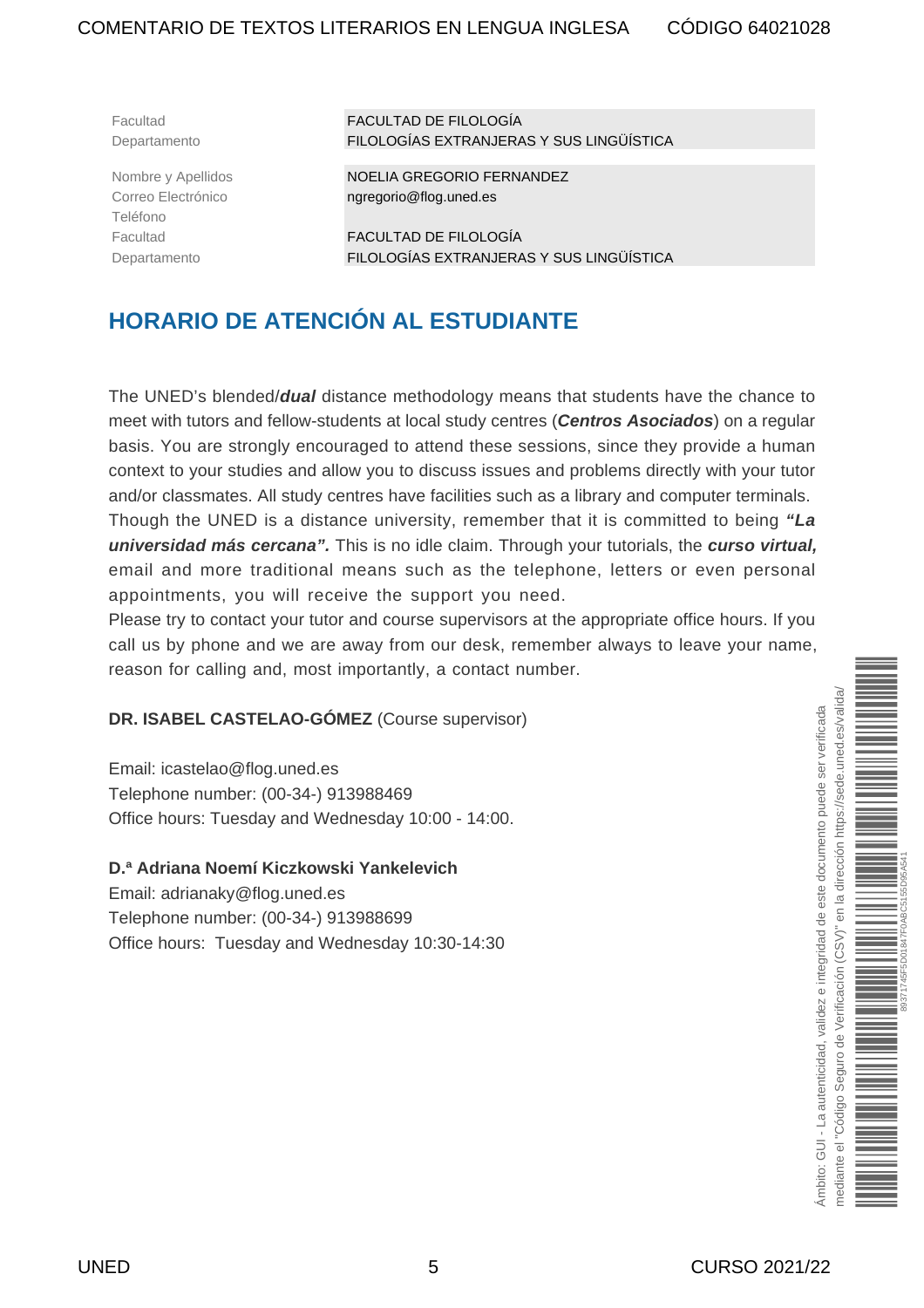#### <span id="page-5-0"></span>**TUTORIZACIÓN EN CENTROS ASOCIADOS**

En el enlace que aparece a continuación se muestran los centros asociados y extensiones en las que se imparten tutorías de la asignatura. Estas pueden ser:

- **• Tutorías de centro o presenciales**: se puede asistir físicamente en un aula o despacho del centro asociado.
- **• Tutorías campus/intercampus**: se puede acceder vía internet.

[Consultar horarios de tutorización de la asignatura 64021028](https://akademosweb.uned.es/Default.aspx?id_servicio=19&modo_23=1&asigna=64021028)

#### **COMPETENCIAS QUE ADQUIERE EL ESTUDIANTE**

#### **COMPETENCIAS GENERALES:**

- CG01 Capacidad de análisis y síntesis.
- CG02 Capacidad de organizar y planificar el tiempo y los recursos.

CG03 - Capacidad de recoger datos, organizar la información adquirida y argumentar los resultados obtenidos.

- CG04 Uso de Internet como medio de comunicación y como fuente de Información.
- CG05 Capacidad de aplicar los conocimientos teóricos.
- CG06 Capacidad de razonamiento crítico y desarrollo de conciencia autocrítica.
- CG09 Capacidad de trabajar de forma autónoma.
- CG10 Capacidad de comunicación oral y escrita en lengua inglesa.
- CG11 Capacidad de autoevaluación.
- CG18 Desarrollar el interés por el trabajo bien hecho.
- CG19 Compromiso ético.

#### **COMPETENCIAS ESPECÍFICAS:**

CEACA03 - Capacidad para comprender y expresar conocimientos científicos en lengua extranjera o clásica.

CEACA04 - Capacidad para realizar análisis, reseñas y comentarios lingüísticos y literarios en inglés.

CEACA05 - Competencia de herramientas, programas y aplicaciones informáticas específicas.

CEDIS01 - Conocimiento y dominio instrumental de la lengua inglesa.

CEDIS09 - Conocimiento de las técnicas y métodos del análisis literario de textos en inglés.

- CEDIS11 Conocimiento de la literatura, historia y cultura de los países de habla inglesa.
- CEPRO03 Capacitación para realizar análisis y comentarios lingüísticos y literarios.

CEPRO08 - Capacitación para la comprensión, análisis y traducción de textos literarios de los distintos periodos estudiados.

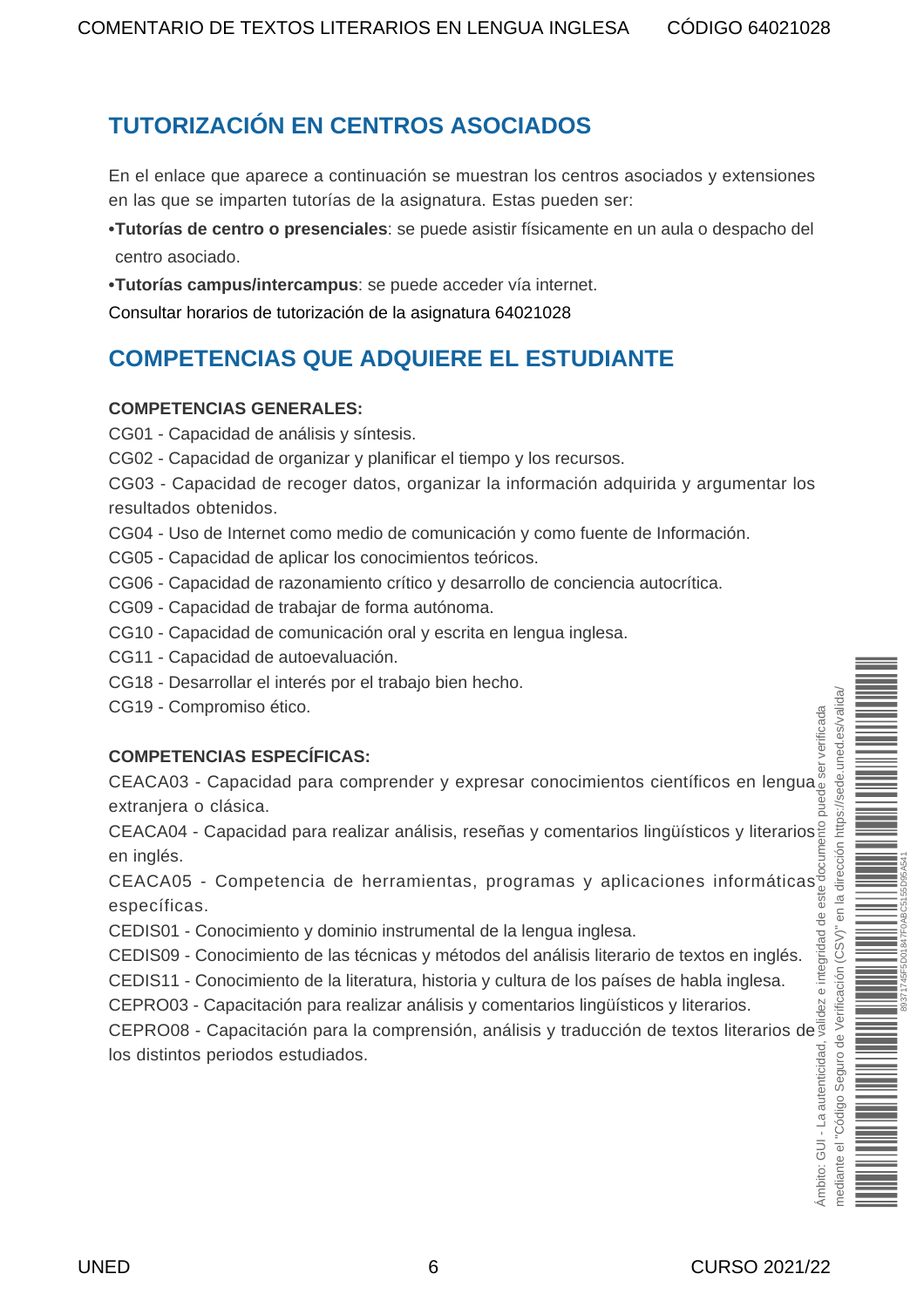#### <span id="page-6-0"></span>**RESULTADOS DE APRENDIZAJE**

#### **Resultados de aprendizaje relacionados con los conocimientos:**

1. Demostrar su familiaridad con las bases fundamentales y la historia de la materia. Competencias: 1, 2, 3, 4, 5, 6, 7, 8, 9, 11, 12, 13, 14.

2. Demostrar que comprende la estructura general de la materia y la conexión entre las asignaturas que la conforman. Competencias: 1, 2, 3, 4, 5, 6, 7, 8, 14, 16, 17.

3. Iniciarse en teorías críticas y en la lectura de obras literarias desde las perspectivas históricas, culturales y de identidad planteadas en las asignaturas que conforman la materia. Competencias: 1, 2, 3, 4, 5, 6, 7, 8, 10, 11, 12, 13, 14, 16.

4. Comprender el papel ejercido por el discurso literario tanto en la cimentación como en la desestabilización de otros discursos tales como el de género, ideología o etnia. Competencias: 1, 2, 3, 4, 5, 6, 8, 10, 11,12, 13, 14, 15, 16, 17, 18.

**Resultados de aprendizaje relacionados con las destrezas y habilidades:**

1. Desarrollar las habilidades críticas y de comprensión lectora necesarias para el comentario de textos desde las perspectivas planteadas en las asignaturas integradas en la materia. Competencias: 1, 2, 3, 4, 5, 6, 7, 8, 10, 11, 12, 13, 14, 16, 17, 18, 19, 20.

2. Comunicar de forma coherente los conocimientos adquiridos. Competencias: 1, 2, 8, 9, 10, 11, 12, 13, 16, 17, 18, 19.

3. Trabajar haciendo uso de una plataforma virtual, tanto de forma autónoma como en grupo. Competencias: 1, 2, 3, 8, 9, 10, 12, 14, 16, 17, 20.

**Resultados de aprendizaje relacionados con las actitudes:**

1. Reflexionar críticamente sobre la interacción entre el discurso literario y los discursos sociales de su tiempo. Competencias: 1, 2, 3, 4, 5, 6, 7, 10, 14, 16, 17.

2. Adquirir conciencia de la problemática social y cultural en la base de ciertos constructos (por ejemplo, de género, de etnia o de ideología) a través del acercamiento a textos literarios.

Apreciación y análisis de textos literarios en lengua inglesa. (Competencias: 1, 2, 3, 4, 5, 6, 7, 8, 10, 11, 14, 16, 17, 19.

3. Mostrar disposición para el trabajo de forma tanto autónoma como colaborativa en la plataforma virtual. Competencias: 8, 14, 20.

#### <span id="page-6-1"></span>**CONTENIDOS**

UNIT 1: APPROACHING LITERARY TEXTS IN ENGLISH

UNIT 2: ANALYSING NARRATIVE TEXTS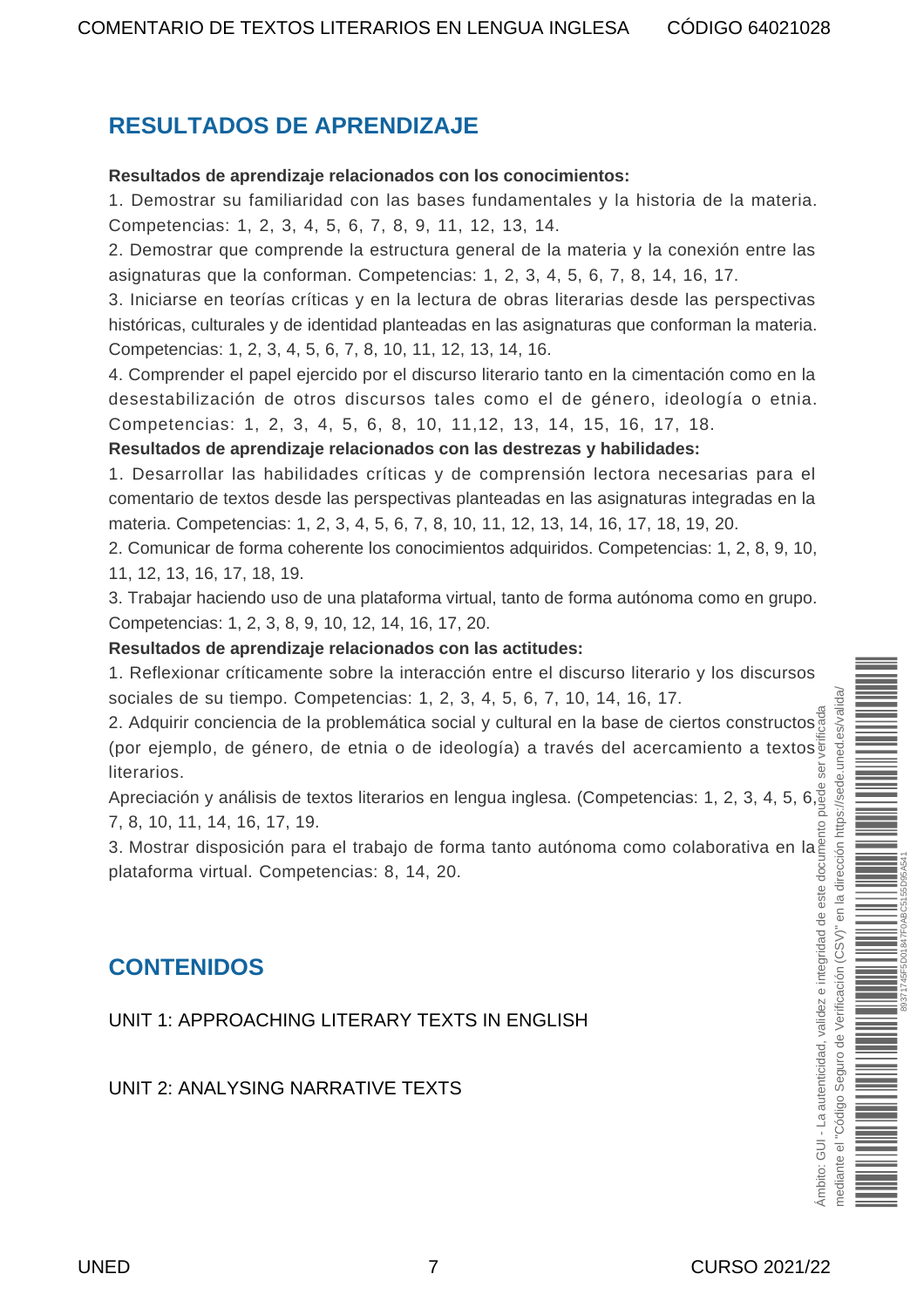#### UNIT 3: ANALYSING POETIC TEXTS

#### UNIT 4: ANALYSING DRAMATIC TEXTS

#### UNIT 5: APPLYING LITERARY ANALYSIS AND CRITICISM TO THE TEXTS

#### <span id="page-7-0"></span>**METODOLOGÍA**

UNED is a distance university and its pedagogy is too. The 'distance' component is complemented by attendance-based tutorials/tutorías presenciales at its regional study centres (= Centros Asociados) as well as online activities and interaction with the Course team, tutors and fellow students. There is a significant component of autonomous learning. CTLLI is a 5 ECTS course, equivalent to 125 hours or approximately 12 weeks. There are 5 course units.

Below is a suggested plan for how you should distribute and manage your time.

**• UNIT 1: Approaching literary texts in English** (Duration: approx. 2 weeks)

**• UNIT 2: Analysing narrative texts (**Duration: approx. 3 weeks)

**• UNIT 3: Analysing poetic texts** (Duration: approx. 2 weeks)

**• UNIT 4: Analysing dramatic texts** (Duration: approx. 3 weeks)

- **• UNIT 5: Applying literary analysis and criticism to the texts.** (Duration: approx. 2 weeks) About 40% of your study time should be distributed thus:
- Theoretical activities (reading, online or face-to-face queries (dudas, consultas); going over your work with your tutor and fellow students; exam revision with your tutor or Course team member.

• Practical activities (attending tutorials, reading and studying Study Guides).

Autonomous learning – 60% of your time –distributed thus:

- Theoretical activities (studying course material, participating in study groups, interacting online with fellow students, searching for information on the internet with supervisor or tutor).
- Practical activities (problem-solving, textual analysis and commentary, written and online group activities).

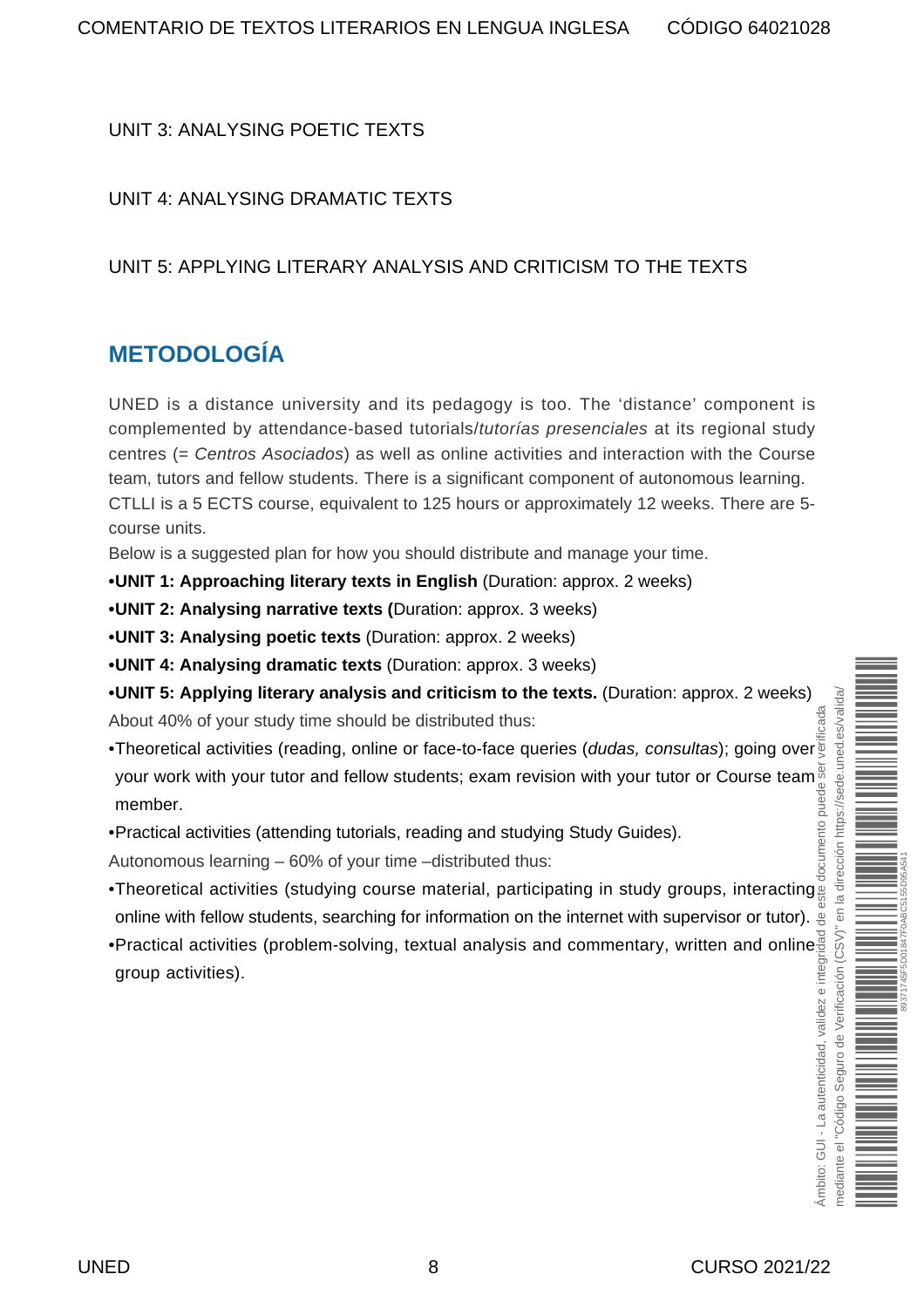#### <span id="page-8-0"></span>**SISTEMA DE EVALUACIÓN**

#### **TIPO DE PRUEBA PRESENCIAL**

Tipo de examen Examen de desarrollo Preguntas desarrollo 3 Duración del examen 120 (minutos) Material permitido en el examen

Ninguno Criterios de evaluación

#### El examen consta de dos partes:

#### **Primera parte:**

**Dos preguntas de desarrollo cortas** en las que el estudiante demostrará el estudio y la asimilación de contenido teórico de la asignatura en relación a la crítica y teoría literaria (capítulos de Barry y textos y contenido de las guías de estudio de las unidades en el curso virtual) y la lectura y estudio de los textos literarios del curso.

Las preguntas de desarrollo deberán demostrar: 1) que se atiende a la pregunta requerida con información relevante en relación a la misma; 2) que se han leído las obras en cuestión de forma crítica; 3) que el alumnado utiliza de forma desenvuelta un nivel de inglés adecuado para el curso que le permite desarrollar en un registro académico y formal un pequeño ensayo literario sin errores lingüísticos. **Segunda parte:**

**Comentario critico de un texto literario**. Los estudiantes deberán analizar un texto literario atendiendo a la contextualización de la obra; forma y contenido literario así como la aplicación de una perspectiva crítica a la interpretación del fragmento u obra propuesta.

% del examen sobre la nota final  $\sim$  80 Nota del examen para aprobar sin PEC 5 Nota máxima que aporta el examen a la calificación final sin PEC 8 Nota mínima en el examen para sumar la 4 PEC

Comentarios y observaciones

Cada pregunta de la primera parte tendrá una nota máxima de 2. La segunda parte tendrá una nota máxima de 4. El examen tiene una nota máxima de 8

#### **PRUEBAS DE EVALUACIÓN CONTINUA (PEC)**

¿Hay PEC? Si Descripción

La PEC será idéntica a la Prueba Presencial en formato y evaluación. Excepto que incluirá el contenido del material de las Unidades 1 y 2.

Criterios de evaluación

Los mismos que para la Prueba Presencial.

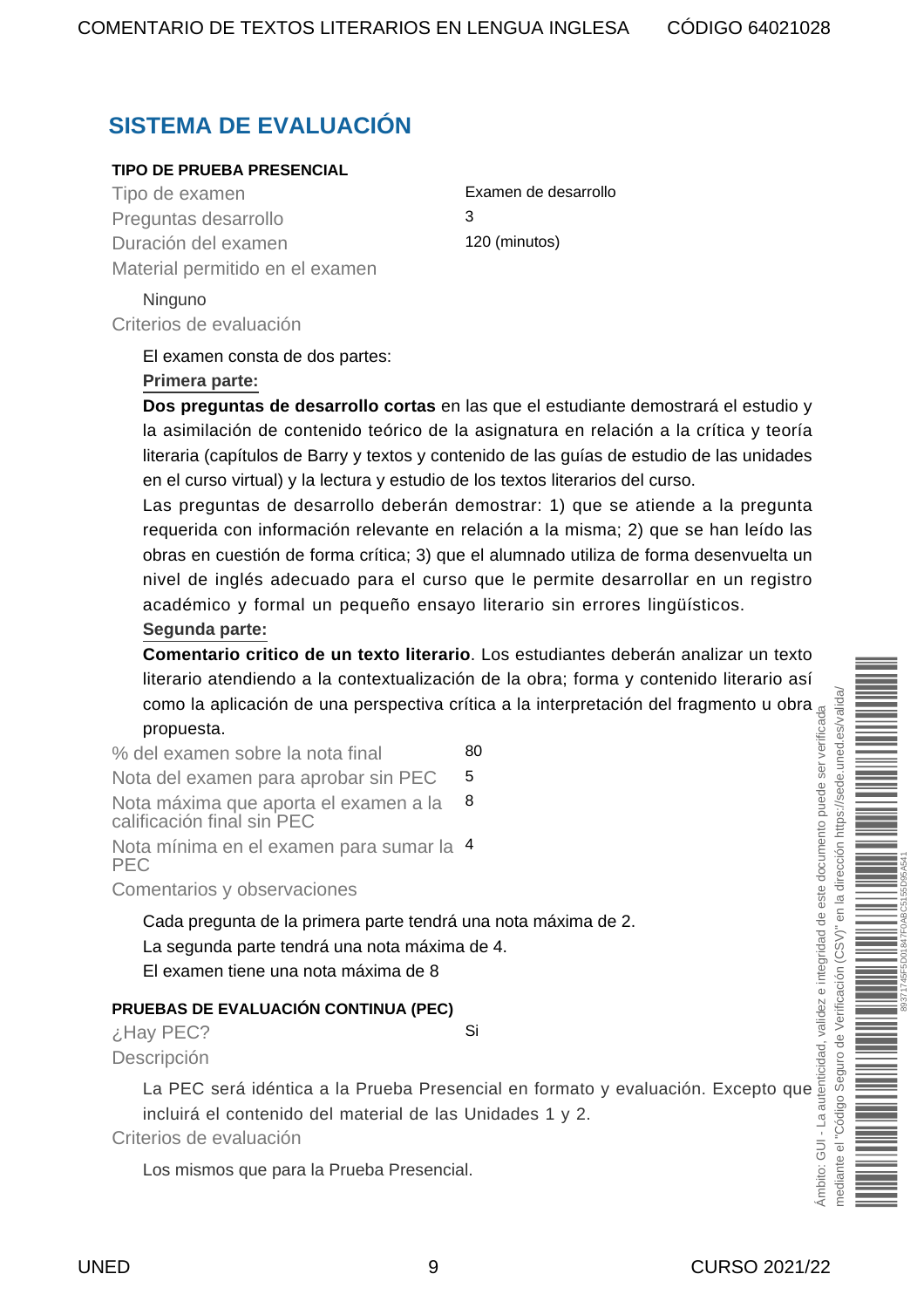Ponderación de la PEC en la nota final 20% Fecha aproximada de entrega 10/12/2021 Comentarios y observaciones

Las PEC son corregidas por los Tutores de los Centros Asociados bajo orientación y asesoramiento del Equipo Docente de la asignatura.

#### **OTRAS ACTIVIDADES EVALUABLES**

¿Hay otra/s actividad/es evaluable/s? No Descripción Criterios de evaluación

Ponderación en la nota final  $\overline{0}$ Fecha aproximada de entrega Comentarios y observaciones

Se tendrá en cuenta favorablemente la participación activa del alumnado en los foros, teniendo en cuenta el pensamiento crítico, el registro académico, y la precisión de ideas en las intervenciones.

#### **¿CÓMO SE OBTIENE LA NOTA FINAL?**

Alumnos/as que hayan realizado la Prueba de Evaluación Continua (PEC): El examen se ponderará sobre un 80% y la PEC sobre un 20%. La suma de las dos ponderaciones darán la nota final.

Alumnos/as que NO hayan realizado la PEC: El examen se ponderará sobre un 80% y la nota máxima final podrá ser de un 8.

#### <span id="page-9-0"></span>**BIBLIOGRAFÍA BÁSICA**

**Introduction to critical and literary theory:**

• BARRY, Peter. Beginning Theory. An Introduction to Literary and Cultural Theory.

Manchester: Manchester UP, 2009

**Literary texts:**

• Chopin, Kate. The Awakening. Penguin, London, 2018.

• Friel, Brian. Translations. Faber and Faber. London, 2000.

**The Study Guides for UNITS 1-5**, included in the virtual course are essential; they provide you with all the material you need to successfully complete the course:

• excerpts from literary texts,

• critical texts, study materials,

• self-assessment exercises and answers.

The book by **PETER BARRY** provides reasonably accessible introductions to literary and critical theory together with practical examples of close critical readings of literary texts. It will be used in conjunction with the rest of the study material.

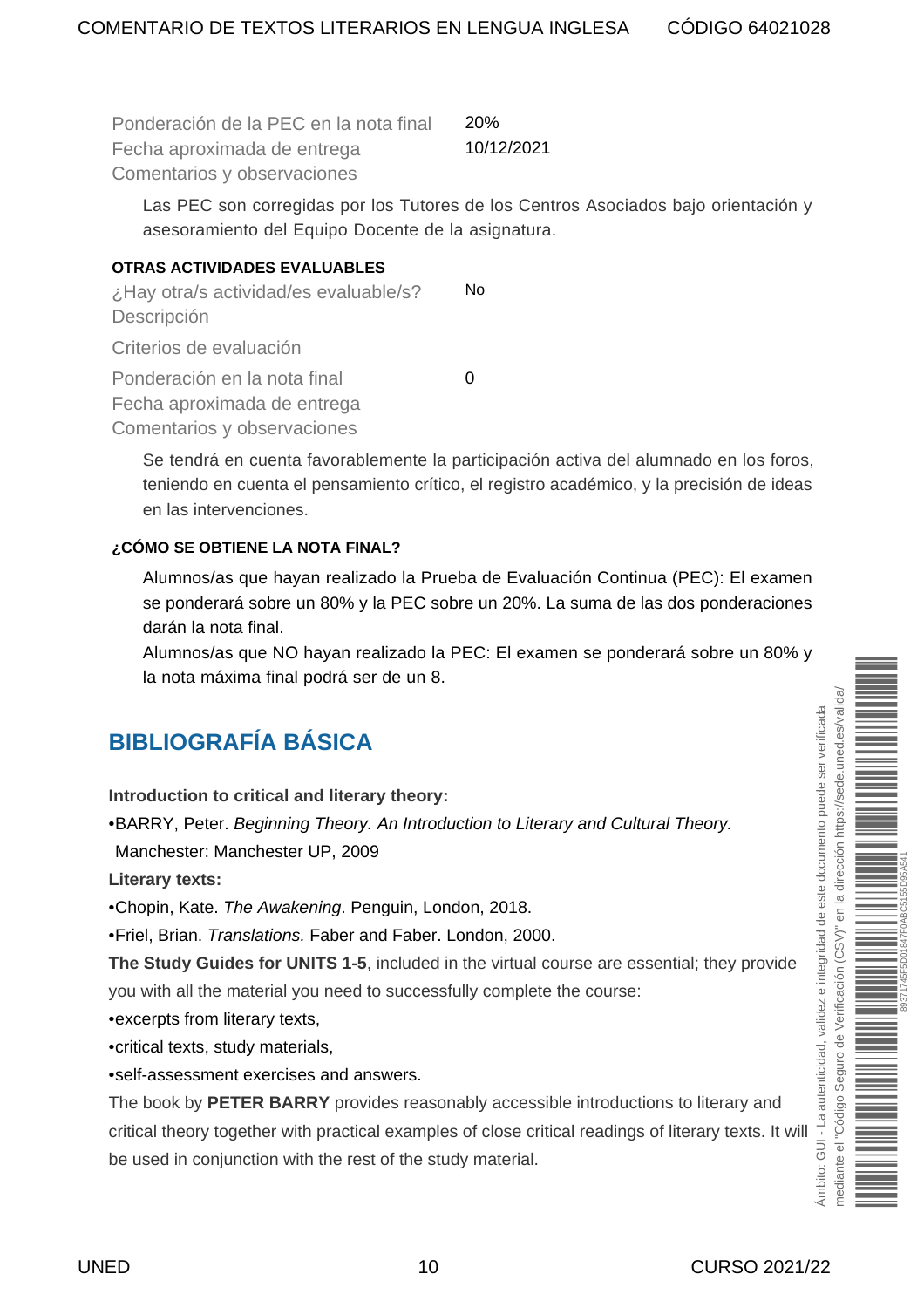#### <span id="page-10-0"></span>**BIBLIOGRAFÍA COMPLEMENTARIA**

- BARKER, CHRIS. The Sage Dictionary of Cultural Studies. Sage Publications, 2004.
- BENNETT, ANDREW and ROYLE, NICHOLAS. Introduction to Literature, Criticism and Theory. London: Pearson Longman, 2004.
- BUCHANAN, IAN. A Dictionary of Critical Theory. Oxford UP, 2010.
- CULLER, JONATHAN. Literary Theory: A Very Short Introduction. New York: Oxford UP, 2011
- LEITCH, VINCENT B., The Norton Anthology of Theory and Criticism. New York: W.W.Norton and Co., 2010.
- BALDICK, CHRIS. Oxford Concise Dictionary of Literary Terms. Oxford: Oxford University Press, 1990.
- CUDDON, J.A. The Penguin Dictionary of Literary Terms and Literary Theory. Harmondsworth: Penguin Books, 1999.
- HABIB, M. A. R. Literary Criticism: from Plato to the Present. An Introduction. Oxford: Wiley-Blackwell, 2011.
- KLARER, MARIO. An Introduction to Literary Studies. London: Routledge, 2004.
- LENTRICCHIA, FRANK and McLAUGHLIN, THOMAS, Eds. Critical Terms for Literary Stud y. Chicago: University of Chicago Press, 1995.
- MAYS, KELLY J., The Norton Introduction to Literature. Shorter. NY: Norton &Co., 2017.
- NAYAR, PRAMOND K., Contemporary Literary and Cultural Theory. From Structuralism to Ecocriticism. Delhi: Pearson, 2010.
- ROCHE, ANTHONY. Brian Friel. Theatre and Politics. London: Palgrave MacMillan, 2011.
- SELDEN, RAMAN, et al. Eds. A Reader's Guide to Contemporary Literary Theory. Harlow: Pearson Longman, 2005.
- WOLFREYS, JULIAN. Critical Keywords in Literary and Cultural Theory. Basingstoke: Palgrave Macmillan, 2004.
- •----------. Ed. Introducing Criticism at the 21st Century. Edinburgh: Edinburgh University Press, 2002.
- WAUGH, PATRICIA. Ed. An Oxford Guide to Literary Theory and Criticism. Oxford UP, 2006.

**None of the above texts is compulsory.** They provide a suggested complementary bibliography for further study.

**Websites**

- [Illuminations: The Critical Theory Website](http://www.uta.edu/huma/illuminations/)
- [Voice of the Shuttle: Literary Theory](http://vos.ucsb.edu/browse.asp?id=2718)



Ámbito: GUI - La autenticidad, validez e integridad de este documento puede ser verificada mediante el "Código Seguro de Verificación (CSV)" en la dirección https://sede.uned.es/valida/

mbito: GUI - La autenticidad, validez e integridad de este documento puede ser verificada

dirección https://sede.uned.es/valida/

 $\frac{a}{2}$  $\overline{e}$  $(CSW)^n$ 

Verificación

 $rac{1}{\sigma}$ Sequro

Código  $\overline{\omega}$ 

nediante